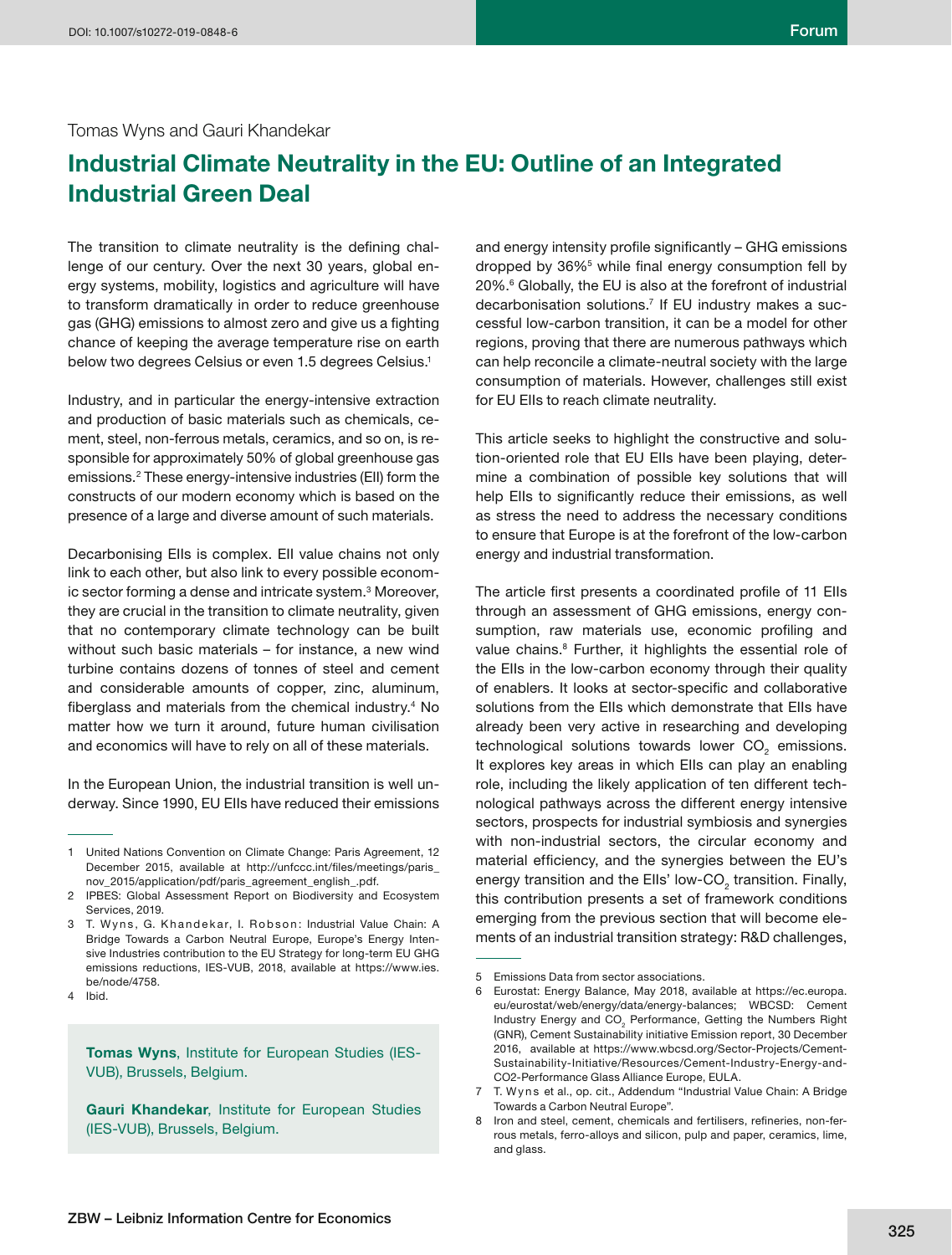securing competitive low-CO<sub>2</sub> electricity, infrastructure needs, financing challenges, circular economy and material efficiency challenges and regulatory challenges. The conclusion stresses the way forward through a new EU industrial strategy and a Green New Deal for carbon-neutral EIIs and their value chains.

#### **The energy-intensive industry in the EU**

The energy-intensive industrial sector in the EU holds strategic importance given that around 80% of the goods produced by the Ell are consumed all over Europe.<sup>9</sup> In 2015, total aggregate production value for EIIs stood at nearly 1.3 trillion euro<sup>10</sup> while gross value added (GVA) was 378 billion euro,<sup>11</sup> with direct employment provided to 1.5 million people.<sup>12</sup> Ells were seriously affected by the 2007 economic crisis and the aftereffects are still visible as scar tissue. Between 2000 and 2016, output fell in all sectors (except the chemicals sector and pulp and paper industry) while in some Ells, like steel, cement, refining, glass, ceramics and lime, large industrial closures ensued.<sup>13</sup> To date, with the exception of only the chemical sector, no other EII has achieved pre-crisis level production. While GVA among the EII as a whole grew by 19% (2000-2016),14 the rest of the EU economy grew faster.

The total direct GHG emissions from EIIs in the EU stood at 665 Mt CO2-eq in 2015,15 representing 15% of EU total GHG emissions (18.4% in 1990).<sup>16</sup> Between 1990 and 2015, EIIs reduced direct emissions by 36% (-375 Mt) contributing 28% of the total economy-wide emission reductions by the EU (-1331 Mt).<sup>17</sup> These reductions have ensued due to a combination of factors such as improvements in energy efficiency, fuel switching including increased use of biomass, closures and lower production levels or capacity utilisation in some sectors, in particular, following the economic crisis of 2008, deep reductions of

non-CO $_{\tiny 2}$  GHG emissions in chemicals and fertilisers production  $(N_2O$  and fluorinated gas emissions reduced by 93% between 1990 and 2015 in these sectors).18

Total final energy consumption of Ells in 2016 stood at 9.4 Exajoules (EJ) having dropped by almost 20%, or 2 EJ from 11.7 EJ, since 1990.19 Between 1990 and 2016, the share of EIIs in the EU's final energy consumption fell from 23% to 19%. This reduction happened most noticeably in iron and steel production (-41%), cement production (-37%) and chemicals (-26%).<sup>20</sup> Most importantly, energy intensity declined by 39% across all industrial sectors together in the same period with the chemicals industry, reducing its energy intensity by 60%.

The period 1990-2016 also registered an important fuel shift away from solid fuels (from 23% of final energy consumption in 1990 to 14% in 2016) towards higher use of renewable fuels (from almost 3% in 1990 to 7% in 2016) and electricity (19% to  $22\%$ ).<sup>21</sup> Oil products' share dropped slightly (24% to 22%) while the share of gas remained stable at 28%.<sup>22</sup> Overall, solid fossil fuel use dropped by 49%, use of renewable fuels (e.g. solid biomass, biogas, biofuels and municipal waste) increased by 123%, and the use of industrial and (non-renewable) municipal waste increased dramatically by 331%. The drop in solid fossil fuel use happened across all industries between 1990 and 2016: refining (-96%) iron and steel production (-40%), chemicals production (-61%), non-ferrous metals (-81%), non-metallic minerals (-65%), and pulp and paper  $(-61%)$ .  $23$ 

European EIIs have made important headway into circularity. For instance, next to virgin raw material use, recycled materials form a high share of EII raw material inputs.24 Such strategies have helped to reduce European EII trade dependency and increase supply security. Moreover, the vast majority of the output is consumed within the EU internal market and imports outweigh exports in a number of sectors like steel, refining, glass, and ferroalloys and silicon.25 Only in the chemicals, pulp and paper and ceramic sectors do exports exceed imports (EU ce-

<sup>9</sup> T. Wyns et al.: Industrial Value Chain..., op. cit.

<sup>10</sup> Eurostat: Annual detailed enterprise statistics for industry (NACE Rev. 2, B-E), 2018, available at https://data.europa.eu/euodp/data/dataset/hVEPsB0XIdBfx9oXmOPg; 2013 figure was used for manufacture of refractory products.

<sup>11</sup> Eurostat: National accounts aggregates by industry (up to NACE A\*64), 2018, available at:https://ec.europa.eu/eurostat/web/productsdatasets/product?code=nama\_10\_a64.

<sup>12</sup> Different industrial sector federations.

<sup>13</sup> T. Wyns et al.: Industrial Value Chain..., op. cit.

<sup>14</sup> Eurostat: National accounts… , op. cit.

<sup>15</sup> Excluding Land Use, Land-Use Change and Forestry.

<sup>16</sup> See sector data and European Environment Agency: Greenhouse gas – data viewer, 2018, available at https://www.eea.europa.eu/ data-and-maps/data/data-viewers/greenhouse-gases-viewer; European Environment Agency: Annual European Union greenhouse gas inventory 1990–2016 and inventory report, 2018, available at https:// www.eea.europa.eu/publications/european-union-greenhouse-gasinventory-2018.

<sup>17</sup> Ibid.

<sup>18</sup> T. Wyns et al.: Industrial Value Chain..., op. cit.

<sup>19</sup> Excluding auto-generation of electricity (e.g. CHP and use of blast furnace gas for power generation). For refining, energy data from 'consumption of the energy branch' was used from the EU energy balances. see - Eurostat: Energy Balance..., op. cit. For refining, the energy data from section 'consumption of the energy branch' was used. 20 Eurostat: Energy Balance… , op. cit.

<sup>21</sup> Ibid.

<sup>22</sup> Ibib.

<sup>23</sup> Ibid.

<sup>24</sup> T. Wyns et al.: Industrial Value Chain.... op. cit.

<sup>25</sup> United Nations: UN Comtrade Database.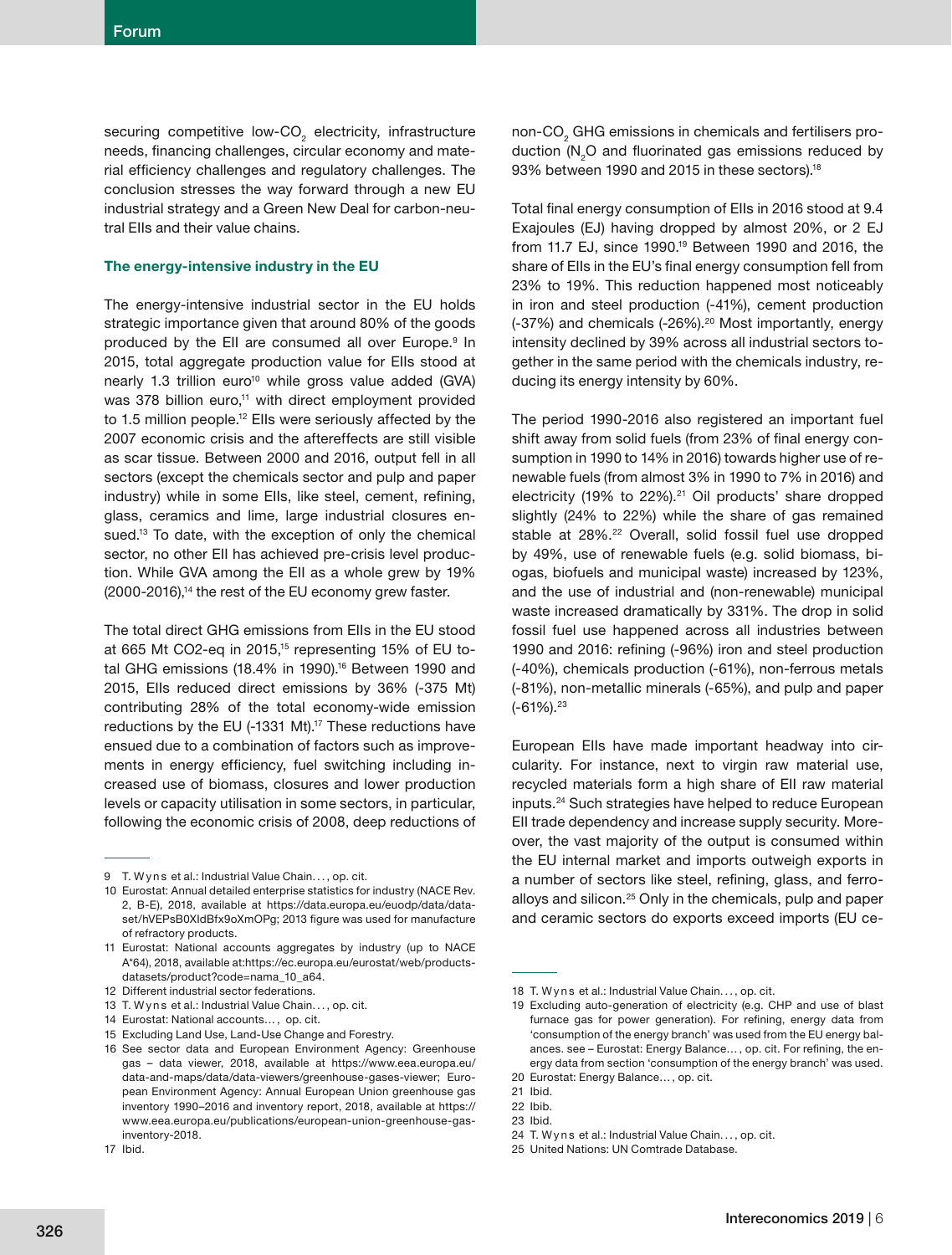ramics sector had a positive trade balance of 4.4 billion euro in 2015).26

### **Industry-led solutions**

EIIs have been active in developing solutions towards lower CO<sub>2</sub> emissions both in relation to their own emissions (footprint) and emissions in other sectors of the economy through their products and activities (handprint).

In recent years, research into new climate-friendly innovations in industry has increased sharply, often with support from European science policy. For each sector, multiple technology options towards significant GHG reductions are being developed. In the steel sector, this includes new types of CO<sub>2</sub> and energy efficient blast furnaces which will also have the option of capturing and storing CO<sub>2</sub>.<sup>27</sup> At Tata Steel in Ijmuiden, the Netherlands, this technology has been successfully tested on a pilot scale.<sup>28</sup> The Swedish SSAB is planning to reduce iron ore use through hydrogen instead of the traditional CO<sub>2</sub>-emission intensive process that uses coal.<sup>29</sup> ArcelorMittal Gent is working on the use of residual gases from the steel production process (in particular carbon monoxide) for the production of ethanol – a liquid that can be used in the chemical industry to produce plastics instead of oil as input material.30 Interesting technologies are also being developed in the petrochemical sector, e.g. the use of biomass to extract high-quality chemical products.<sup>31</sup> Many important chemical processes could use hydrogen, in combination – or not – with CO $_{\tiny 2}$  to replace fossil fuels and raw materials.32 A whole series of such processes are now being developed.

The most prominent technological pathways are presented in Table 1 while Table 2 provides an assessment across the main pathways identified in terms of technology status, impact on energy use, capital expenditure (CAPEX, relative to investments in the current state of the art), operating expenses (OPEX, relative to current operations), infrastructure needs and possible co-benefits. $33$ 

The technology assessment above indicates that industrial symbiosis where companies and sectors cooperate more with each other to optimise material, raw material, waste and energy flows will become more prominent as sectors seek to reduce GHG emissions. Waste gases from primary steel production can become the feedstock for the production of high value added chemicals.<sup>34</sup> Steel slag, a waste product from blast oxygen furnaces, can be used as the main constituent in cement for use in bricks.<sup>35</sup> The pulp and paper and chemical sectors will likely also align more with forest fibre derived bio-based products, becoming feedstock for a wide range of chemical products. Industrial symbiosis is also already used extensively at site level with multiple production installations (e.g. exothermal processes delivering heat to processes requiring additional energy). There are examples of EIIs delivering waste heat to other industries or sectors of the economy (e.g. paper production to automotive or waste heat used for district heating). In Belgium, for example, the refining sector and petrochemical industry are even physically integrated through large process installations (e.g. naphtha crackers). Silica fume, which is a by-product of silicon and ferro-silicon, is added to concrete in construction, which helps reduce cement use while providing better performances. Lime forms an essential raw material for steel, paper and glass production and has played a vital role in reducing damaging emissions of sulphur dioxide. Cement and fertilisers contribute to recycling and recovering waste and by-products from other EIIs.

Likewise, future demand for electricity can rise significantly (if higher levels of electrification, use of hydrogen, valorisation of CO<sub>2</sub> and capturing of CO<sub>2</sub> are deployed across the Ells) reaching almost 3,000 TWh or half of final EU electricity consumption in 2050 (under a -95% scenario).<sup>36</sup> To be consistent with the economy-wide carbon neutrality objective, this electricity will have to be generated without emitting CO<sub>2</sub>. Industry is already play-

<sup>26</sup> T. Wyns et al.: Industrial Value Chain. . . , op. cit.

<sup>27</sup> T. Wyns et al.: Addendum, op. cit.

<sup>28</sup> See https://www.tatasteel.nl/nl/over/organisatie/in%E2%80%93ijmuiden.

<sup>29</sup> Hybrit Fossil-Free Steel, http://www.hybritdevelopment.com/.

<sup>30</sup> Arcelor Mittal: Project "Steelanol" First commercial project for advanced bio-fuel production from waste gas, 2015, available at http:// www.vlaamseklimaattop.be/sites/default/files/atoms/files/Arcelor-Mittal%20-%20project%20Steelanol.pdf.

<sup>31</sup> H. Chen, L. Wang: Technologies for Biochemical Conversion of Biomass, Science Direct, Chapter 1 – Introduction, 2017, Academic Press, pp. 1-10, available at http://www.sciencedirect.com/science/ article/pii/B9780128024171000016.

<sup>32</sup> DECHEMA Gesellschaft für Chemische Technik und Biotechnologie e.V.: Results of the BMBF funding measure Technologies for Sustainability and Climate Protection – Chemical Processes and Use of CO $_{\textrm{\tiny{2}}}$ , 2019, available at https://dechema.de/en/energyandclimate/\_/CO2\_ Buch\_engl.pdf.

<sup>33</sup> T. Wyns et al.: Industrial Value Chain..., op. cit.

<sup>34</sup> The amount in Europe would suffice to supply the production of 55 Mt methanol (see DECHEMA: Low carbon energy and feedstock for the European chemical industry, 2017, available at https://dechema.de/ dechema\_media/Downloads/Positionspapiere/Technology\_study\_ Low\_carbon\_energy\_and\_feedstock\_for\_the\_European\_chemical\_ industry.pdf) or the majority of ethylene production in Europe (Acelor-Mittal – Steelanonal).

<sup>35</sup> Vito: Annual report: Steel waste recycled into new construction materials, 2014, https://jaarverslag2014.vito.be/en/highlights/steel-wasterecycled-into-new-construction-materials.

<sup>36</sup> Eurelectric: Decarbonization pathways, EU electrification and decarbonization scenario modelling - synthesis of key findings, 2018, available at https://cdn.eurelectric.org/media/3172/decarbonisationpathways-electrificatinopart-study-results-h-AD171CCC.pdf.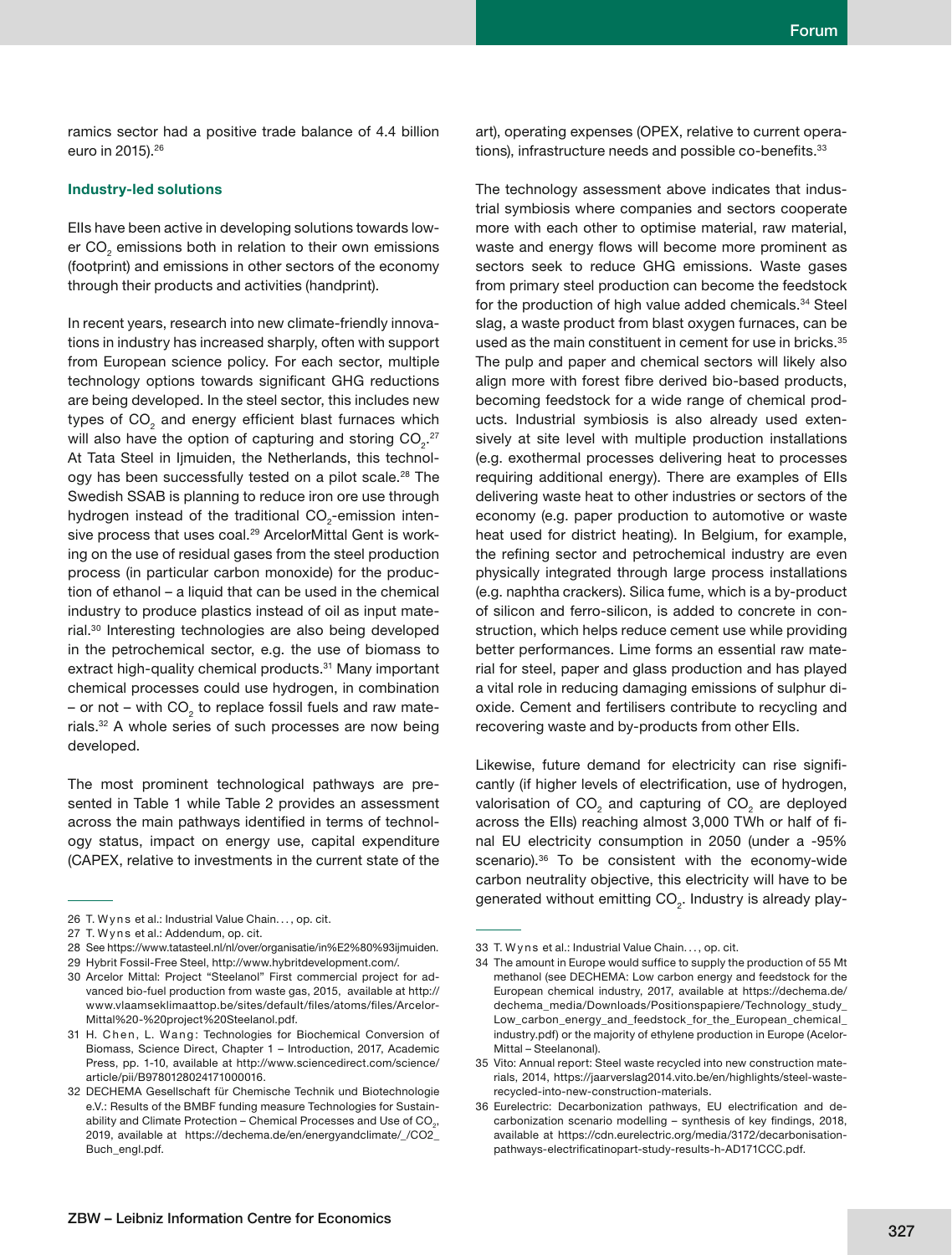| Table 1 |                                                                                   |
|---------|-----------------------------------------------------------------------------------|
|         | Overview of low-CO <sub>2</sub> technology potential for energy-intensive sectors |

|                              | Electri-<br>fication<br>(heat and<br>mechani-<br>cal) | Electrification<br>(processes:<br>electrolysis/<br>electrochemistry<br>excl. H <sub>2</sub> ) | Hydrogen<br>(heat and/<br>or process) | <b>CCU</b> | <b>Biomass (heat</b><br>and feedstock)/<br>biofuels | CCS        | Other<br>(including process integration)                                                                                                                |
|------------------------------|-------------------------------------------------------|-----------------------------------------------------------------------------------------------|---------------------------------------|------------|-----------------------------------------------------|------------|---------------------------------------------------------------------------------------------------------------------------------------------------------|
| <b>Steel</b>                 | xxx                                                   | XX                                                                                            | <b>XXX</b>                            | <b>XXX</b> | X                                                   | <b>XXX</b> | Avoidance of intermediate process steps and<br>recycling of process gases: xxx<br>Recycling high quality steel: xxx                                     |
| Chemicals/<br>fertilisers    | <b>XXX</b>                                            | <b>XXX</b>                                                                                    | <b>XXX</b>                            | <b>XXX</b> | <b>XXX</b>                                          | $XXX(*)$   | Use of waste streams (chemical recycling): xxx                                                                                                          |
| Cement<br>Lime               | xx (cement)<br>o (lime)                               | o (cement)<br>x (lime)                                                                        | x (cement)<br>xx (lime)               | <b>XXX</b> | xxx (cement)<br>x (lime)                            | <b>XXX</b> | Alternative binders (cement): xxx<br>Efficient use of cement in concrete by<br>improving concrete mix design: xxx<br>Use of waste streams (cement): xxx |
| Refining                     | XX                                                    | o                                                                                             | <b>XXX</b>                            | <b>XXX</b> | <b>XXX</b>                                          | <b>XXX</b> | Efficiency: xxx                                                                                                                                         |
| Ceramics                     | <b>XXX</b>                                            | o                                                                                             | XX                                    | X          | $\times$                                            | $\circ$    | Efficiency: xxx                                                                                                                                         |
| Paper                        | <b>XX</b>                                             | о                                                                                             | o                                     | o          | <b>XXX</b>                                          | $\circ$    | Efficiency: xxx                                                                                                                                         |
| Glass                        | <b>XXX</b>                                            | o                                                                                             | х                                     | $\circ$    | <b>XXX</b>                                          | $\circ$    | Higher glass recycling: xx                                                                                                                              |
| Non-ferrous<br>metals/alloys | xxx                                                   | xxx                                                                                           | X                                     | X          | <b>XXX</b>                                          | $\times$   | Efficiency: xxx<br>Recycling high quality non-ferrous: xxx<br>Inert anodes: xxx                                                                         |

Notes: o: Limited or no significant application foreseen, x: Possible application but not main route or wide scale application, xx: Medium potential, xxx: High potential, xxx: Sector already applies technology on large scale (can be expanded in some cases), (\*) in particular for ammonia and ethylene oxide. CCU – Carbon Capture and Utilisation, CCS – Carbon Capture and Storage.

Source: Based on T. Wyns, G. Khandekar, I. Robson: Industrial Value Chain: A Bridge Towards a Carbon Neutral Europe, Europe's Energy Intensive Industries contribution to the EU Strategy for long-term EU GHG emissions reductions, IES-VUB, 2019, available at https://www.ies.be/node/4758.

ing its part in the transition nexus. One such example is corporate power purchase agreements (PPAs) between renewable energy and industry sectors which are growing in success.37 PPAs enable industry consumers to secure a supply of green electricity at a competitive price with long-term price visibility while financial certainty for utilities brings down the cost of capital and thereby the price of electricity generated while adding renewable capacity online. Indeed, long-term PPAs have been part of the industry's strategy for decades as both investors and financial institutions alike seek to diversify long-term market, price and risk (e.g. 20 years). In addition, the industry will play an increasingly important role in managing the electricity system through demand control (whereby the industrial electricity demand is flexibly aligned with supply) and through storage of energy and electricity (for example via hydrogen and ammonia).

Deep emission reductions will only be possible if the value chains of the EIIs are closely involved in the transition to a climate-neutral society.<sup>38</sup> All of the above activities together can indeed lead to very deep emission reductions in the industry. But this alone does not guarantee decarbonisation. There are important preconditions that must be met before a successful industrial transition can take place.

#### The big climate paradox: Producer versus consumer

Shifting the cost (for the time being) of more expensive climate-friendly technologies from the producer to the consumer could help protect the competitiveness of industry while ensuring a market for low-carbon products. At the start of the value chain, such climate-friendly technologies can represent a 20% to 80% increase in production costs, which can harm competition and eventually shift production abroad.39 But at the end of the value chain, for example when purchasing a car, plastic bottles or building a house, the final consumer will notice very little of those additional costs of basic materials, even if they are fully charged.40 Research shows that the prices for these

<sup>37</sup> T. Wyns, G. Khandekar: Metals for a Climate Neutral Europe: A 2050 Blueprint, IES-VUB and Euometaux, 2019, available at https:// www.ies.be/files/Metals\_for\_a\_Climate\_Neutral\_Europe.pdf.

<sup>38</sup> T. Wyns et al.: Industrial Value Chain..., op. cit.

<sup>39</sup> Material Economics: The Circular Economy, op. cit.

<sup>40</sup> Ibid.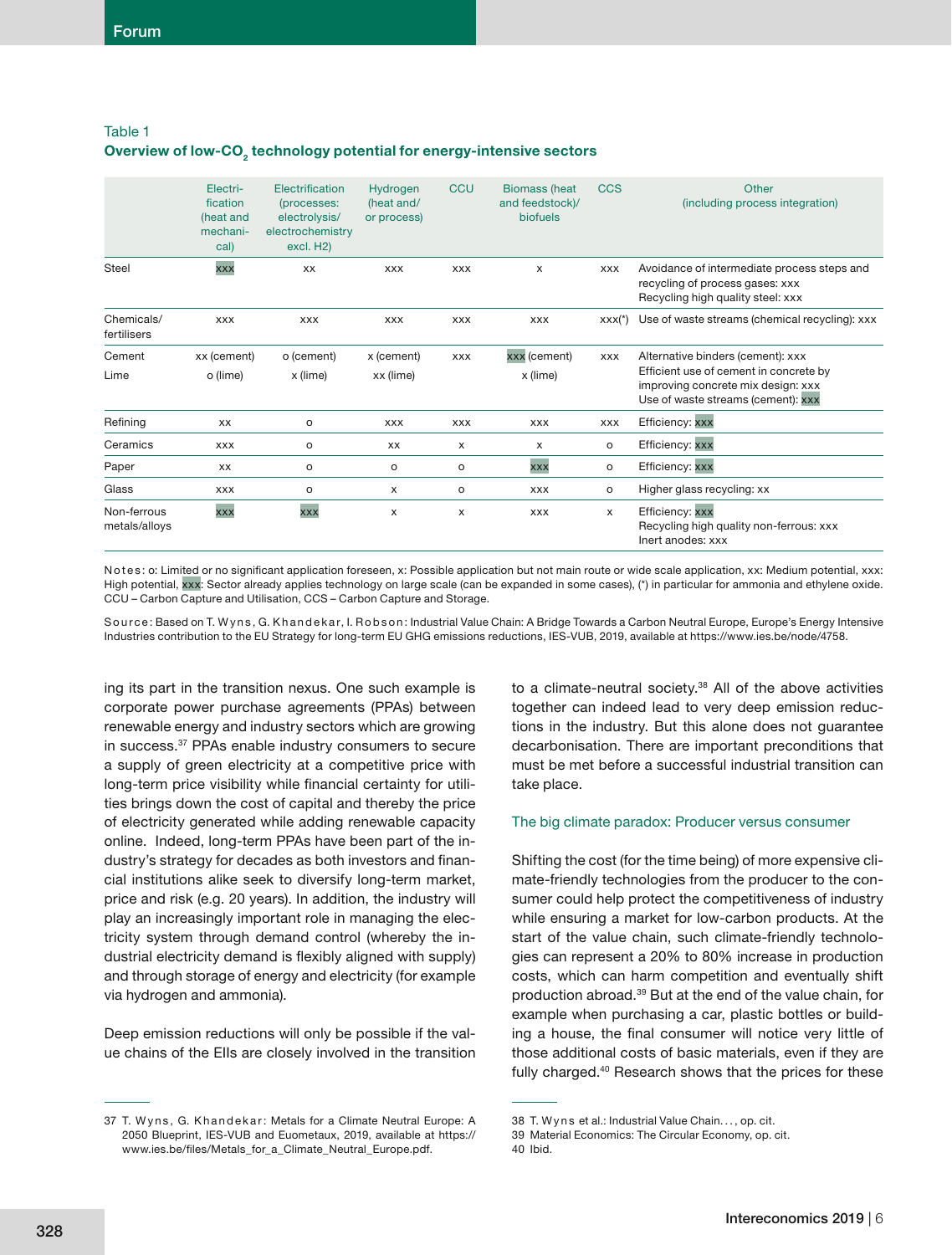# Table 2

## **Assessment of main technology options vis-à-vis technology status, energy use, CAPEX, OPEX and infrastructure needs**

| <b>Technology status</b>                                                                                                                                                                                                                     | Energy use -<br>compared<br>to current<br>operations                                                                                                                  | CAPEX - relative to<br>conventional technologies                                                                                                 | OPEX - compared to<br>current operations                                                                                                                          | Infrastructure<br>needs                                                                                                                         | Possible co-benefits                                                              |
|----------------------------------------------------------------------------------------------------------------------------------------------------------------------------------------------------------------------------------------------|-----------------------------------------------------------------------------------------------------------------------------------------------------------------------|--------------------------------------------------------------------------------------------------------------------------------------------------|-------------------------------------------------------------------------------------------------------------------------------------------------------------------|-------------------------------------------------------------------------------------------------------------------------------------------------|-----------------------------------------------------------------------------------|
| <b>Electrification heat</b>                                                                                                                                                                                                                  |                                                                                                                                                                       |                                                                                                                                                  |                                                                                                                                                                   |                                                                                                                                                 |                                                                                   |
| Higher electric-<br>High technology readiness level<br>except for high temperature<br>ity demand<br>furnaces (glass, cement)<br>but primary<br>energy use can<br>be lower                                                                    |                                                                                                                                                                       | Depends (replacement<br>of boilers relative low<br>additional CAPEX, (high<br>temperature) furnaces<br>major investment)                         | Depends on (favour-<br>able) electricity vis-à-vis<br>natural gas prices and<br>efficiency improvements<br>from electrification                                   | Medium                                                                                                                                          | Higher potential for elec-<br>tricity demand response;<br>Possible energy savings |
| <b>Electrification processes</b>                                                                                                                                                                                                             |                                                                                                                                                                       |                                                                                                                                                  |                                                                                                                                                                   |                                                                                                                                                 |                                                                                   |
| Higher electric-<br>In most cases not reached<br>High<br>ity demand<br>demonstration stage<br>but primary<br>energy use can<br>be lower                                                                                                      |                                                                                                                                                                       |                                                                                                                                                  | Highly dependent on<br>electricity prices                                                                                                                         | Low/medium<br>(possible need<br>for more/<br>upgraded<br>high-voltage<br>connections)                                                           | Higher potential for<br>electricity demand<br>response                            |
| Process integration                                                                                                                                                                                                                          |                                                                                                                                                                       |                                                                                                                                                  |                                                                                                                                                                   |                                                                                                                                                 |                                                                                   |
| Move towards pilot and<br>demonstration plants                                                                                                                                                                                               | Medium/high<br>Medium (unless combined<br>with CCU or CCS)                                                                                                            |                                                                                                                                                  | Higher                                                                                                                                                            | Medium (unless<br>combined with<br>CCU or CCS)                                                                                                  | Recycling/process<br>internal use of generated<br>process gases                   |
| Hydrogen                                                                                                                                                                                                                                     |                                                                                                                                                                       |                                                                                                                                                  |                                                                                                                                                                   |                                                                                                                                                 |                                                                                   |
| Move towards pilot and<br>demonstration plants                                                                                                                                                                                               | High electricity<br>High<br>consumption<br>for electrolysis<br>based produc-<br>tion                                                                                  |                                                                                                                                                  | Higher (dependent on<br>electricity prices)                                                                                                                       | High (unless hy-<br>drogen produc-<br>tion happens<br>on site)                                                                                  | Possibility of power<br>storage (e.g. use of<br>ammonia as carrier)               |
| <b>Biomass</b>                                                                                                                                                                                                                               |                                                                                                                                                                       |                                                                                                                                                  |                                                                                                                                                                   |                                                                                                                                                 |                                                                                   |
| Diverse, move towards pilot<br>Can be notably<br>and demonstration plants for<br>higher<br>newest technologies<br>furnaces)                                                                                                                  |                                                                                                                                                                       | High for feedstock ap-<br>plications (new process<br>technologies)<br>Low/medium for fuel<br>applications (compared<br>to e.g. natural gas based | Higher for feedstock<br>applications<br>Higher for feedstock<br>applications<br>(depends on price of<br>biomass)                                                  | Medium/high<br>(need for new<br>and reliable<br>logistics chains<br>for sustain-<br>able biomass<br>from within and<br>imported into<br>the EU) | Industrial symbiosis<br>(e.g. use of biomass<br>waste streams)                    |
| CCU                                                                                                                                                                                                                                          |                                                                                                                                                                       |                                                                                                                                                  |                                                                                                                                                                   |                                                                                                                                                 |                                                                                   |
| Moving towards commerciali-<br>sation for carbonation<br>and synthetic fuels; Other<br>processes, besides the ones<br>mentioned above, are expected<br>to move towards development<br>of process and demonstration<br>plants over next years | High (but lower for some<br>Can be very<br>high for hy-<br>carbonation technologies)<br>drogen based<br>routes; Limited<br>for carbonation<br>and mineralisa-<br>tion |                                                                                                                                                  | Can be high (esp. when<br>hydrogen from electroly-<br>sis is required; Depends<br>on renewable electricity<br>price); Limited for car-<br>bonation/mineralisation | High                                                                                                                                            | CO <sub>2</sub> becomes resource<br>instead of cost                               |
| <b>CCS</b>                                                                                                                                                                                                                                   |                                                                                                                                                                       |                                                                                                                                                  |                                                                                                                                                                   |                                                                                                                                                 |                                                                                   |
| Move towards pilot and<br>demonstration plants                                                                                                                                                                                               | Will be higher                                                                                                                                                        | High                                                                                                                                             | Higher                                                                                                                                                            | High                                                                                                                                            | Possible process<br>integration benefits                                          |

Notes: CCU – Carbon Capture and Utilisation, CCS – Carbon Capture and Storage.

Source: Based on T. Wyns, G. Khandekar, I. Robson: Industrial Value Chain: A Bridge Towards a Carbon Neutral Europe, Europe's Energy Intensive Industries contribution to the EU Strategy for long-term EU GHG emissions reductions, IES-VUB, 2019, available at https://www.ies.be/node/4758.

goods, produced in a climate-neutral manner, would increase by less than 1%.41 This limited impact is also visible in the total social cost for sustainable steel, cement and plastics production, whereby a recent study by Material Economics indicates that this cost would amount to only 0.2% of European GDP.42

42 Material Economics: Industrial Transformation 2050. . . , op. cit.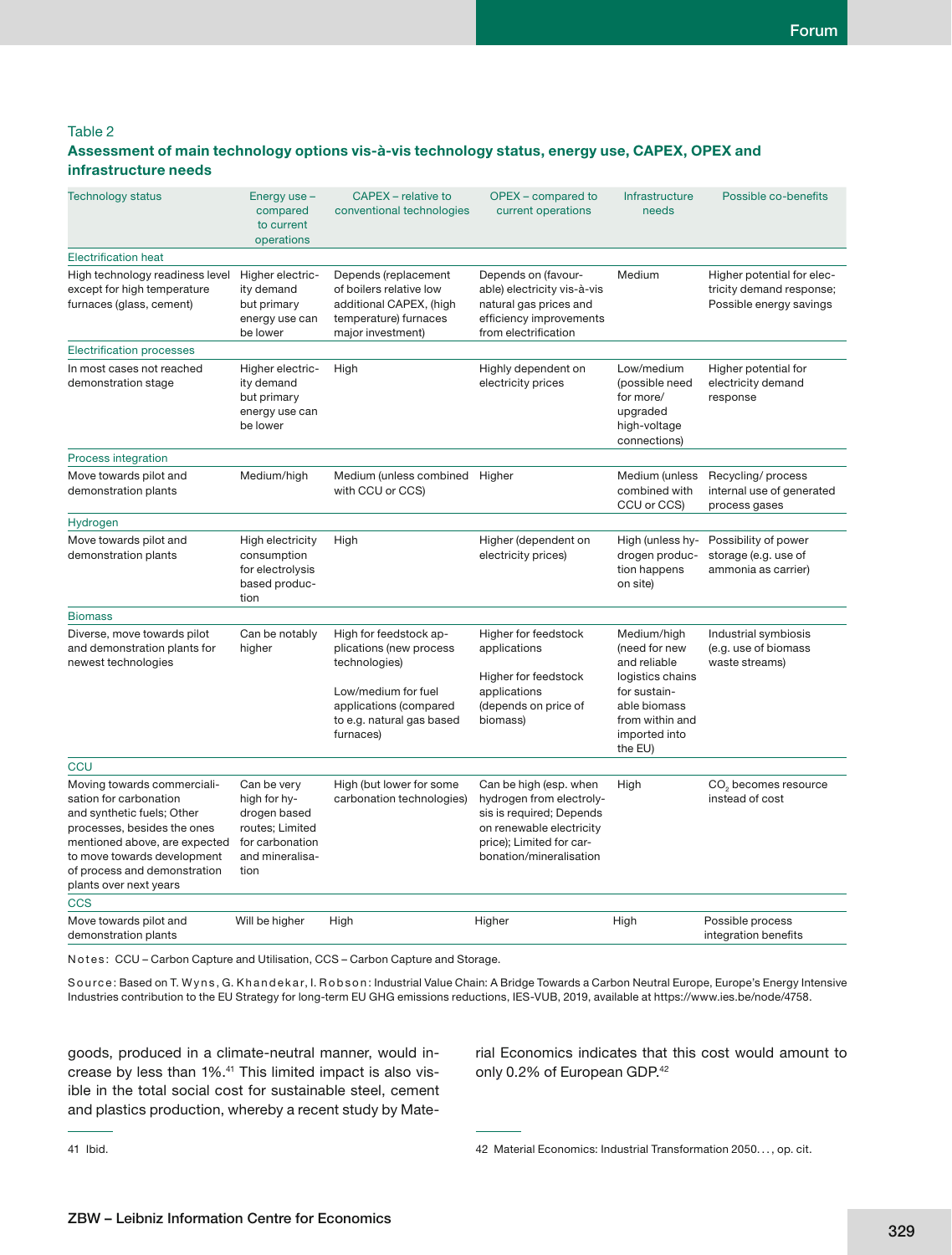#### **Ingredients for a successful industrial transition**

The transition to a climate-neutral industry will only be possible if industry is able to safeguard its competitiveness during that process. The cornerstone of the current industry-focused climate policy is the 15-year-old European Emissions Trading System (EU ETS), which set a price for  $\mathrm{CO}_2$  emissions throughout the EU. The ETS has not been without faults. For one, the emission ceiling was repeatedly set too high (due to a lack of knowledge within the government, handy industry lobbying and a major unexpected and long-term economic crisis) resulting in  $CO<sub>2</sub>$  prices that were too low to incentivise the structural reduction of emissions. Also, large parts of the industry remain partially exempted because they receive the bulk of the allowances free of charge unlike the energy producers. Moreover, the most low-hanging fruits have been picked (in terms of  $\mathsf{N}_{_2}\mathsf{O}$  emissions in the chemical industry, for example). In the short term, emissions can decrease by 1% per year, but that is far from sufficient to achieve climate neutrality by 2050. These efforts are becoming increasingly difficult and more expensive. In other words, we can impose a CO $_{\tiny 2}$  tax on a steel company of 200 euro per tonne of  $\mathsf{CO}_2$  tomorrow, but that will not automatically cause emissions to fall more quickly. There is a high degree of inelasticity in the short term. A new approach and new instruments are therefore needed in addition to the existing EU ETS carbon price that focus on, among other things, facilitating (transition) investments, a better link between sectors to accelerate the transition and abandoning linear consumption and business models.

#### Facilitate investment through moonshots

Current policy is based on the protection of the status quo (for example through compensation under the EU ETS). However, the question is no longer how we can prevent investments going abroad (i.e. protection against carbon leakage), but how we can have more (and even a doubling of) investments in this area. This will require a new and ambitious industrial policy in which the authorities must play a clear and supporting role.

The transition to net zero emissions in the industry will require large investments in order to replace virtually all processes with innovative technologies.43 Many of the aforementioned technologies are promising, but still in development and only proven on a small scale. Moreover, these innovations have not yet had the time to become more efficient and therefore cheaper through years of improvements. So, they often (but not always) have a higher production cost compared to existing, mature technologies.44 The most important task now is to scale up these innovative processes to industrial size. However, this is a very capital- and risk-intensive process. Companies alone will not be able to cope with this risk. That is why, through mission-oriented public-private cooperation, significant investment in industrial demonstration projects will have to be made.

A mission-oriented R&D industrial policy must be pursued, also known as moonshots. At European level, large research funds such as Horizon Europe will increasingly focus on missions and major societal challenges led by economist Mariana Mazzucato.<sup>45</sup> Such innovation programs must be steered from the specific challenges that industry faces and mandate sound coordination between research and educational institutions, the business community and governments. This can make the EU an innovation hub for industrial and circular low-carbon technologies.46 It is therefore relevant to work across the entire innovation chain and to invest sufficiently in industrial demonstration projects.

#### An energy and industry pact

A coordinated industrial and energy transition plan will have to be drawn up that examines how industry can maximise its role in the energy transition (for example through demand management and storage) and how the energy transition can be organised and financed so that industrial competitiveness is preserved. Energy and industrial policy may no longer be viewed separately and will have to promote a more active role for industry in energy systems which could include better utilisation of residual heat, rewarding demand management and, in the long term, energy storage by industry.

#### Sector linking and infrastructure

New low-carbon processes will need new infrastructure for raw materials, energy and the realisation of more symbiosis between companies and sectors.<sup>47</sup> This means laying pipelines for the transport of  $CO<sub>2</sub><sup>48</sup>$  and hydrogen as well as providing reliable logistics chains that guaran-

<sup>43</sup> T. Wyns et al.: Metals for a Climate Neutral Europe..., op. cit.

<sup>44</sup> For a thorough overview of technology status and costs, see T. W y n s et al.: Addendum, op. cit.

<sup>45</sup> M. Mazzucato: Mission Oriented Research and Innovation in the EU, A problem-solving approach to fuel innovation-led growth, European Commission, 2018.

<sup>46</sup> T. Wyns, G. Khandekar, M. Axelson, O. Sartor, K. Neuhoff: Industrial Transformation 2050: Towards an Industrial strategy for a Climate Neutral Europe, IES-VUB, 2019.

<sup>47</sup> Dechema: Low carbon energy..., op. cit. ; T. Wyns et al.: Industrial Value Chain. . . , op. cit.

<sup>48</sup> CO2Europipe: Towards a transport infrastructure for large-scale CCS in Europe, 2011, available at http://www.co2europipe.eu/.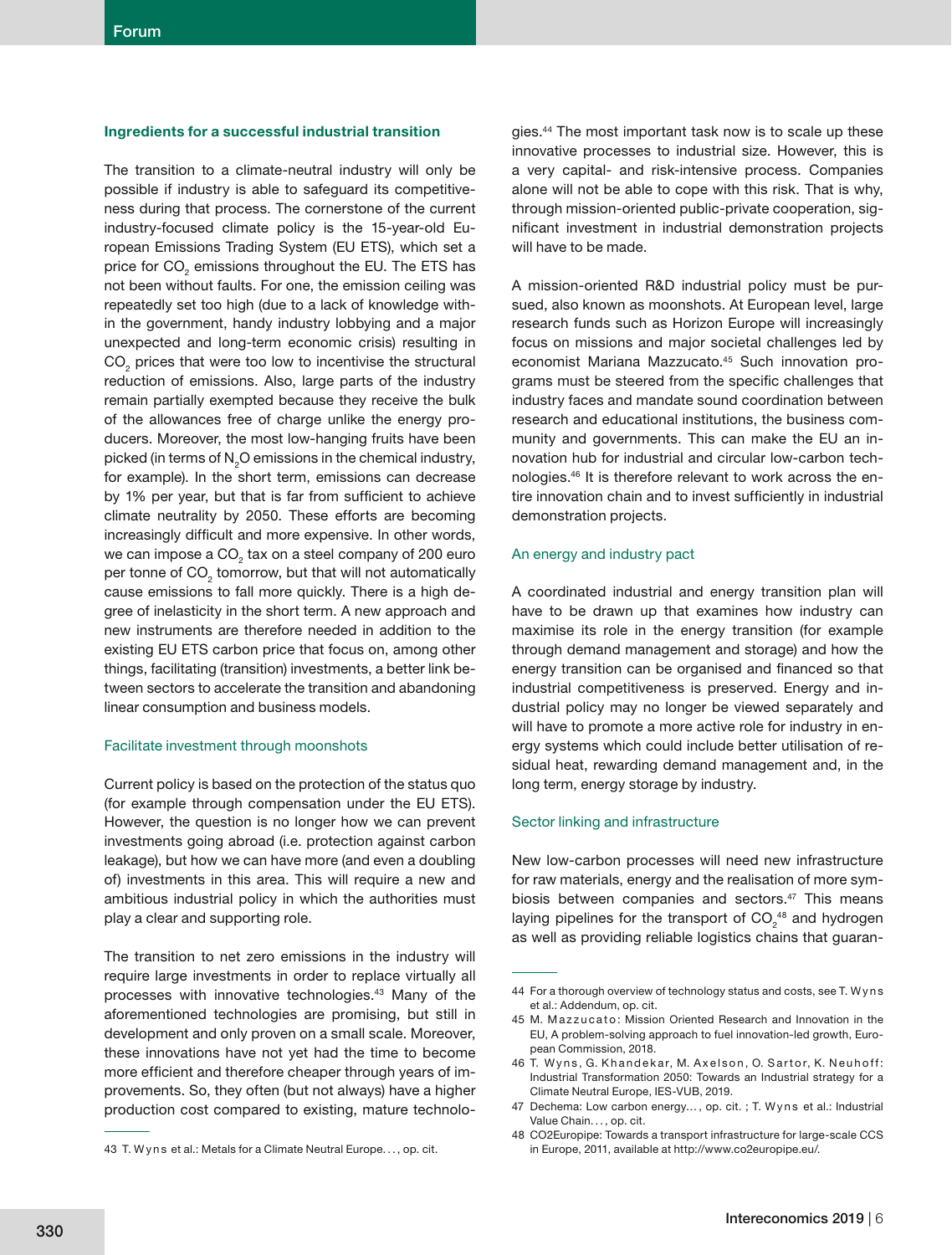tee the supply of biomass and waste and materials to be recycled at a competitive price. Large industrial clusters can be targeted for new infrastructure and investments in new innovative processes to take advantage of possible economies of scale like Carbon Capture and Storage.49 Here, the EU could provide budgetary flexibility to member states so that the latter can write off investments that help in the transition to a climate-neutral society over several years (rather than in one year as is currently the case).

#### Skills development

The development of new processes will have to go together with the development of skills to implement and operate those processes.<sup>50</sup> While it is unclear yet exactly how these new jobs will look, future job descriptions such as industrial symbiosis manager, plasma response engineer, feedstock purification expert, bioprocess engineer or hydrogen production operator can be considered based on the technologies under development.<sup>51</sup> Education and training initiatives at the EU level will therefore have to integrate these new skills in collaboration with the business community.<sup>52</sup>

#### From linear to circular business models

Without a high degree of efficient use of materials and circularity, achieving a climate-neutral society is virtually impossible. This means that policy will have to focus more on value chains, the efficient use of materials and how they are treated at the end of the life cycle.<sup>53</sup> For example, when plastics are burned at the end of the current product life cycle, almost as many GHGs are released as in the production phase.<sup>54</sup> The latter emissions, however, fall outside the current scope of EU ETS. The implementation of these three new policy pillars will also have to be accompanied by a new range of instruments.55

#### Standards for a material-efficient and circular economy

Due to the focus on a CO $_2$  tax, 'standards' are often underestimated but can be really useful. For example, the ban on incandescent light bulbs across Europe led to large energy gains with the switch to LEDs.<sup>56</sup> In the context of the transition to a circular economy, standards will be very important, such as the ban on disposable plastic, the introduction of a deposit or the obligation to use only plastic that (in the long term) consists of at least 80% recycled material.<sup>57</sup> With regard to increasing the efficient use of materials, similar instruments can be looked at in energy efficiency policy such as the standardisation of the efficient use of materials in the packaging and production of goods. Furthermore, the EU and/or member states can create and stimulate new markets for sustainable products by making smart use of government procurement policies by including more criteria with regard to sustainable production and efficient use of materials.<sup>58</sup> In this way, companies that innovate and invest in breakthrough technologies would have a reliable market for their low-carbon products.

## Realising levers for green investments

Tax reforms for industry can prove transformative. Ideally, tax reforms can be introduced whereby tax reductions in the industry are linked to innovative and green investments unlike the current system based purely on accounting rules. The establishment of national investment banks can also ensure that (risk) capital finds its way to industrial low-carbon investments more easily. It is important that such investments are managed smartly so that they also flow back to society in the form of financial returns or as part of the proceeds of sponsored intellectual property.

Another problem is that industry often reckons with very short payback periods (e.g. under three years) for investments in, for example, energy efficiency because it does not prefer to or cannot take risks in the longer term (e.g. market contraction during a crisis). This can be absorbed by the creation of so-called special purpose vehicles that make investments outside the company's accounts and thus safeguard the balance sheet.<sup>59</sup> Here too, a win-win

<sup>49</sup> McKinsey & Co: Decarbonization of industrial sectors: the next frontier, 2018, available at https://www.mckinsey.com/business-functions/sustainability-and-resource-productivity/our-insights/how-industry-canmove-toward-a-low-carbon-future.

<sup>50</sup> FTI Consulting: Driving Technology and Business Models Innovation for Storage and Demand Response, 2016, available at https://www. eprg.group.cam.ac.uk/wp-content/uploads/2016/05/R.-Clover.pdf.

<sup>51</sup> Council of the European Union: A Non-paper on the Competitiveness of the EU Energy Intensive Industries, 2017, available at http://data. consilium.europa.eu/doc/document/ST-8263-2017-INIT/en/pdf.

<sup>52</sup> CEFIC: Skills for Innovation in the European Chemicals Industry, 2011, available at http://www.cefic.org/Documents/PolicyCentre/Skills-for-Innovation-in-the-European-Chemical-Industry.pdf.

<sup>53</sup> Material Economics: The Circular Economy, 2018, available at http:// materialeconomics.com/latestupdates/the-circular-economy.

<sup>54</sup> E. Watkins, J.P. Schweitzer: Moving towards a circular economy for plastics in the EU by 2030, Institute For European Environmental Policy, 2018.

<sup>55</sup> Material Economics: Industrial Transformation 2050 – Pathways to Net-Zero Emissions from EU Heavy Industry, 2019.

<sup>56</sup> European Commission: New lightbulb rules will enable household energy savings and help reduce greenhouse gas emissions, 2018, available at https://ec.europa.eu/info/news/new-lightbulb-rules-will-enable-household-energy-savings-and-help-reduce-ghg-emissions-2018-aug-31\_en.

<sup>57</sup> T. Wyns et al.: Metals for a Climate Neutral Europe..., op. cit.

<sup>58</sup> IISD: Low-Carbon Innovation For Sustainable Infrastructure The Role Of Public Procurement, 2016, available at http://i2-4c.eu/wp-content/ uploads/2018/03/Low-Carbon-Innovation-for-Sustainable-Infrastructure-The-role-of-public-procurement\_v2.2\_web.pdf.

<sup>59</sup> T. Wyns et al.: Metals for a Climate Neutral Europe..., op. cit.